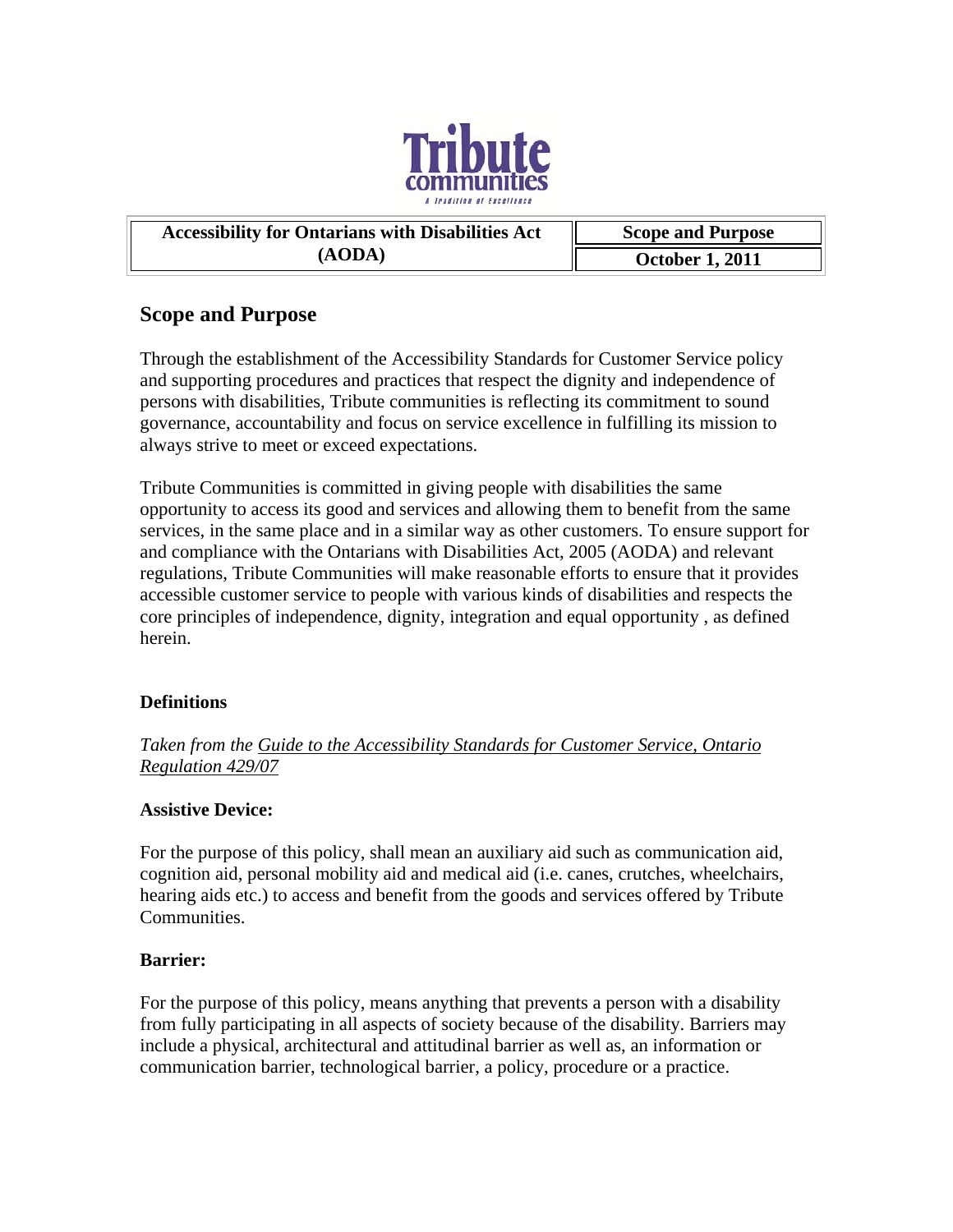# **Disability:**

For the purpose of this policy, the term "disability" includes:

- a. Any degree of physical disability, infirmity, malformation or disfigurement that is caused by bodily injury, birth defect or illness and, without limiting the generality of the foregoing, includes diabetes mellitus, epilepsy, a brain injury, any degree of paralysis, amputation, lack of physical co-ordination, blindness or visual impediment, deafness or hearing impediment, muteness or speech impediment, or physical reliance on a guide dog or other animal or on a wheelchair or other remedial appliance or device,
- b. A condition of mental impairment or developmental disability;
- c. A learning disability, or a dysfunction in one or more of the processes involved in understanding or using symbols or spoken language;
- d. A mental disorder; or
- e. An injury or disability for which benefits were claimed or received under the insurance plan established under the Workplace Safety and Insurance Act, 1997.

# **Employee:**

For the purpose of this policy, the term "employee" refers to any person regarding whom Tribute Communities pays wages or a salary, has control over their assigned work and has a right to control the details of their work. This includes, but is not limited to:

- a. Full-time employees
- b. Part-time employees
- c. Seasonal employees
- d. Contract employees

#### **Service Animal:**

For the purpose of this policy, an animal is a service animal for a person with a disability:

- a. If it is readily apparent that the animal is used by the person for reasons relating to his or her disability, or
- b. If the person provides a letter from a physician or nurse confirming that the person requires the animal for reasons relating to the disability.

"Service animal" also includes a guide dog as defined under the Blind Persons' Rights Act Section 1.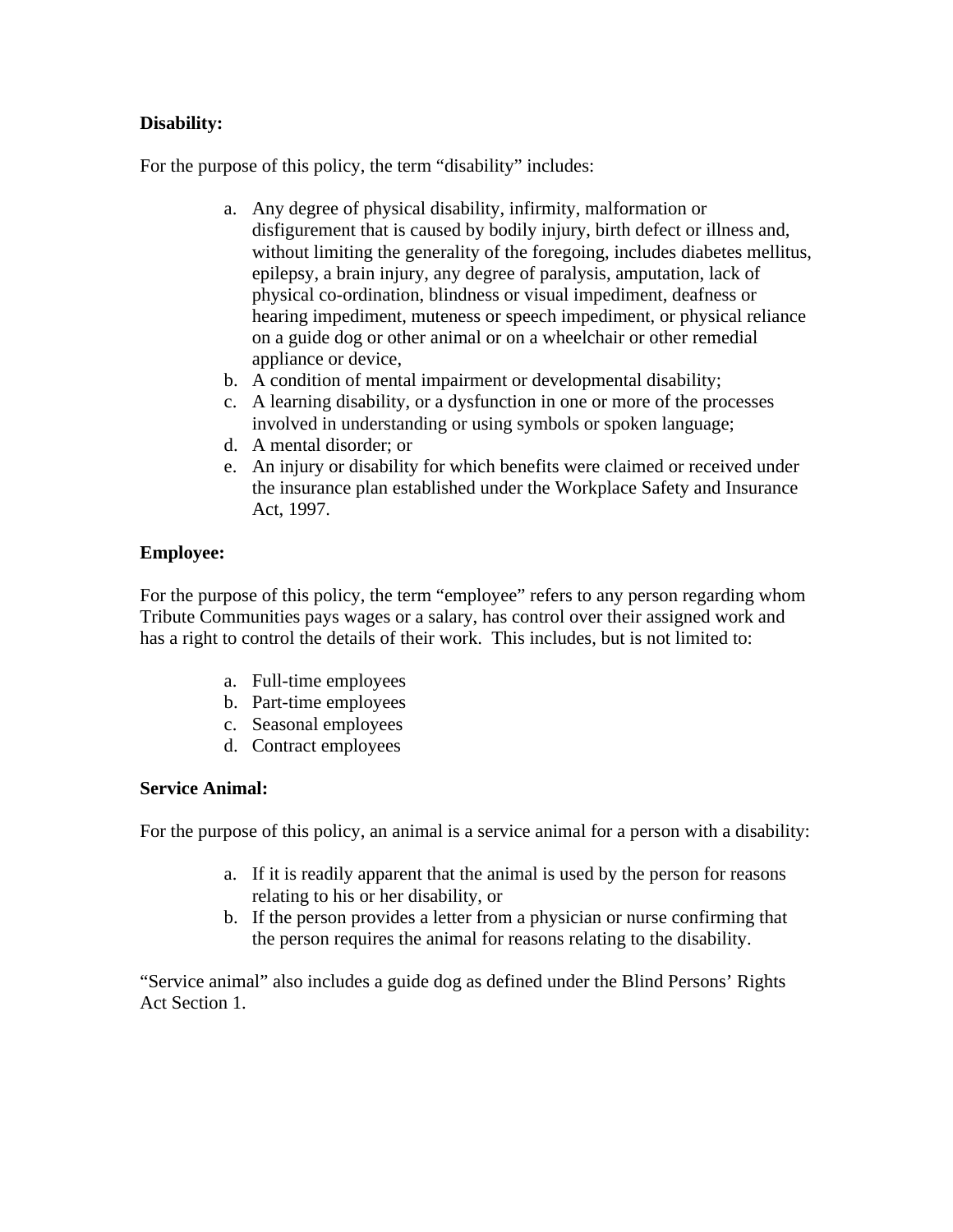

| <b>Accessibility for Ontarians with Disabilities Act</b> | <b>Policy and Procedure</b> |
|----------------------------------------------------------|-----------------------------|
| (AODA)                                                   | <b>October 1, 2011</b>      |

#### **Support Person:**

For the purpose of this policy, a "support person" is a person who accompanies a person with a disability in order to help with communication, mobility, personal care or medical needs or with access to goods or services. The support person could be a paid personal support worker, a volunteer, a friend or a family member. He or she does not necessarily need to have special training or qualifications.

### **Principles**

**Dignity** – Service is provided in a way that allows the person with a disability to maintain self respect and the respect of other people.

**Equal Opportunity** – service is provided to a person with a disability in such a way that they have an opportunity to access the services provided by Tribute Communities or services equal to that given to others.

**Independence** – when a person with a disability has the freedom to do things on their own without unnecessary help or interference from others.

**Integration** – services provided in a way that allows the person with a disability to benefit from the same services, in the same place and in the same or similar way as other customers, unless an alternate measure is necessary to enable a person with a disability to access goods or services.

#### **Policy Provisions**

#### **Accessible Communication**

Tribute Communities and its employees shall communicate with people with disabilities in ways that take into account each person's particular disability.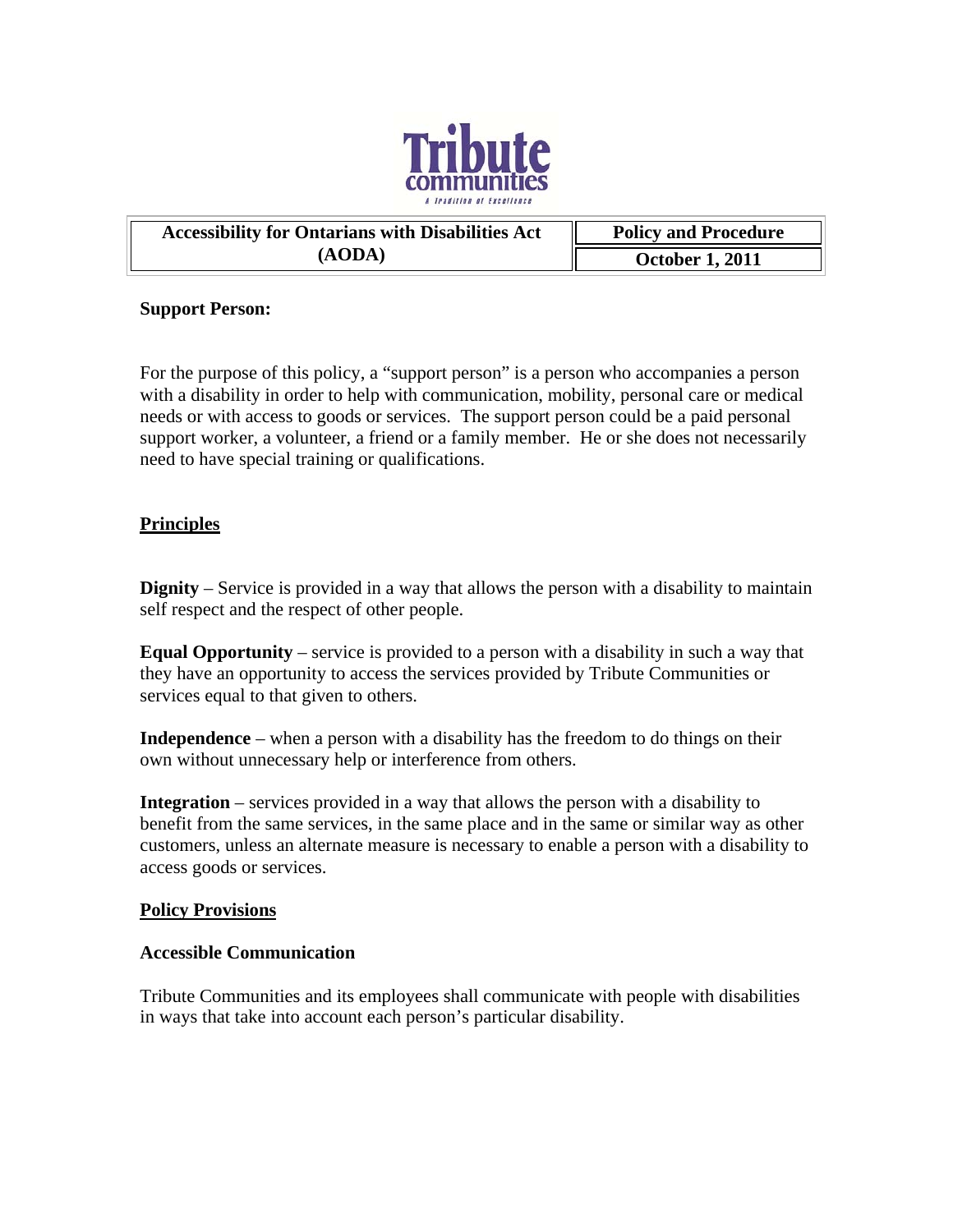

| <b>Accessibility for Ontarians with Disabilities Act</b> | <b>Policy and Procedure</b> |
|----------------------------------------------------------|-----------------------------|
| (AODA)                                                   | <b>October 1, 2011</b>      |

Should Tribute Communities be requested to provide a person with a disability a public document or information, Tribute Communities shall take into consideration the communication needs of the person with a disability and provide the information to the person with a disability in a format that is agreed upon.

In-house printed material and publications produced on behalf of Tribute Communities should contain a note indicating "alternative formats are available upon request" and include the relevant contact information.

If one form or method of communication cannot be used by a person with disability, he/she may be able to use another form or method, or a combination.

When communicating with a person with a disability ensure you confirm with him or her they understand the information being presented.

# **Accessible Customer Service**

Tribute Communities shall make reasonable efforts to ensure that its policies, procedures and practices are amended from time to time are consistent with the following principles by establishing a set of Guidelines in support of this policy.

- a) The goods or services shall be provided in a manner that respects the dignity and independence of persons with disabilities.
- b) The provisions of goods or services to persons with disabilities and others shall be integrated unless an alternate measure is necessary, whether temporarily or on a permanent basis, to enable a person with a disability to obtain, use or benefit from the goods or services.
- c) Persons with a disability shall be given an opportunity equal to that given to others to obtain, use and benefit from the goods and services.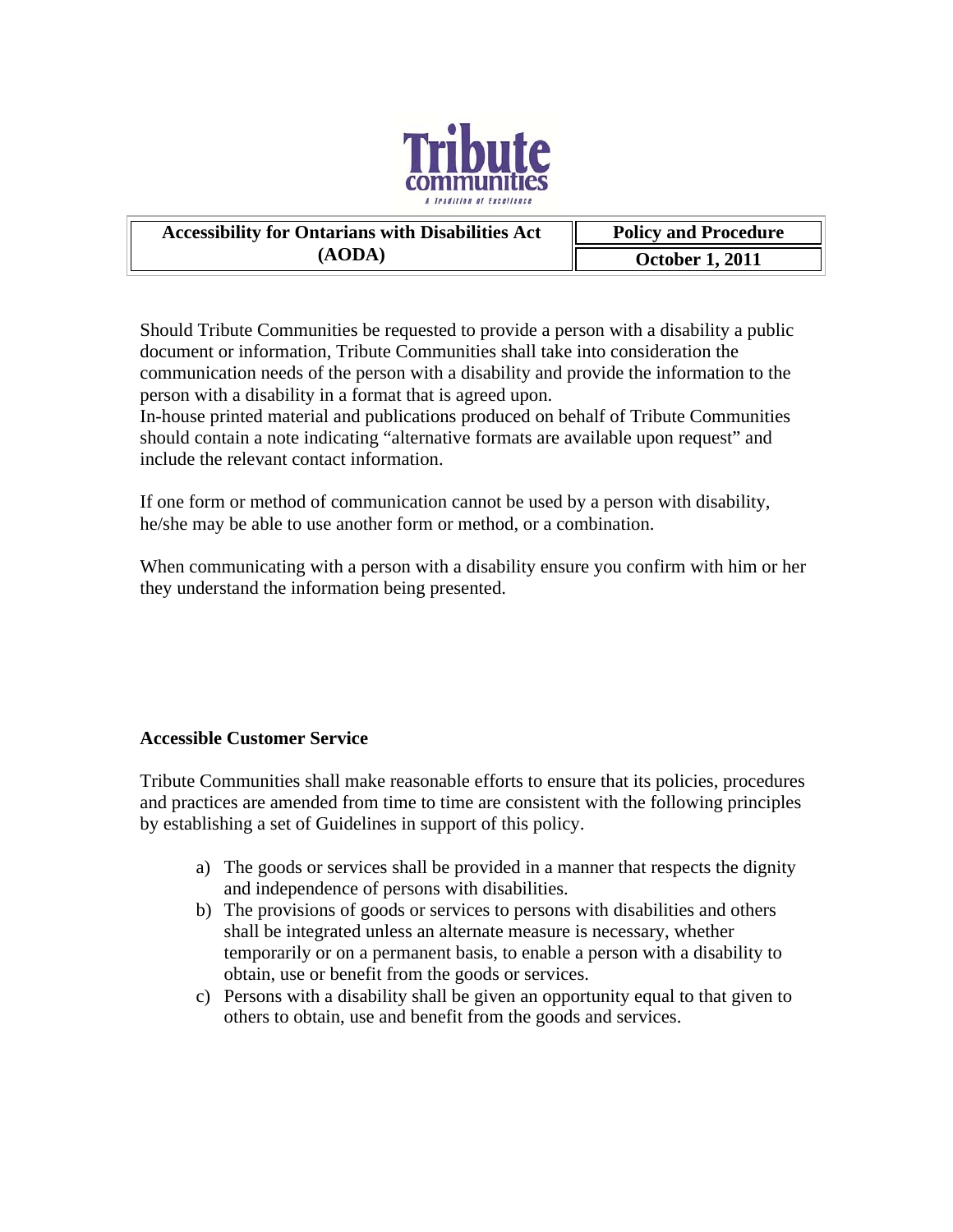

# **Accessibility for Ontarians with Disabilities Act Franch Policy and Procedure (AODA) October 1, 2011**

# **Service Animals**

Unless otherwise prohibited by law, persons with disabilities shall be permitted to be accompanied by a service animal or support person;

- a. Where services are provided at premises owned or operated by Tribute Communities and
- b. Where the public or third parties normally have access to such premises

For the purposes of these Guidelines and in support of the Corporate Accessibility Standards for Customer Service Policy a service animal for a person with a disability is :

- a) if it is readily apparent that the animal is used by the person for reasons relating to his or her disability; or
- b) if the person provides a letter from a physician or nurse confirming that the person requires the animal for the reasons relating to the disability.

Where a service animal is excluded by law from the premises, the reason why the animal is excluded shall be explained to the person with a disability.

Tribute Communities staff may request a letter from a physician or nurse confirming the person who requires the assistance of a service animal or guide dog to validate that the animal is as defined above by producing a certificate.

The guide dog or service animal must be in the care and control of the person with a disability while accessing goods and services at Tribute Communities.

Staff shall not touch, handle, feed or speak to the guide dog or service animal.

If Tribute Communities and/or its staff are providing ongoing services to a person with a service animal or in other special circumstances, Tribute Communities may request to maintain a copy of the letter. A copy of the letter should only be kept when necessary and only for as long as necessary. Collection of this information must adhere to all privacy and protection acts.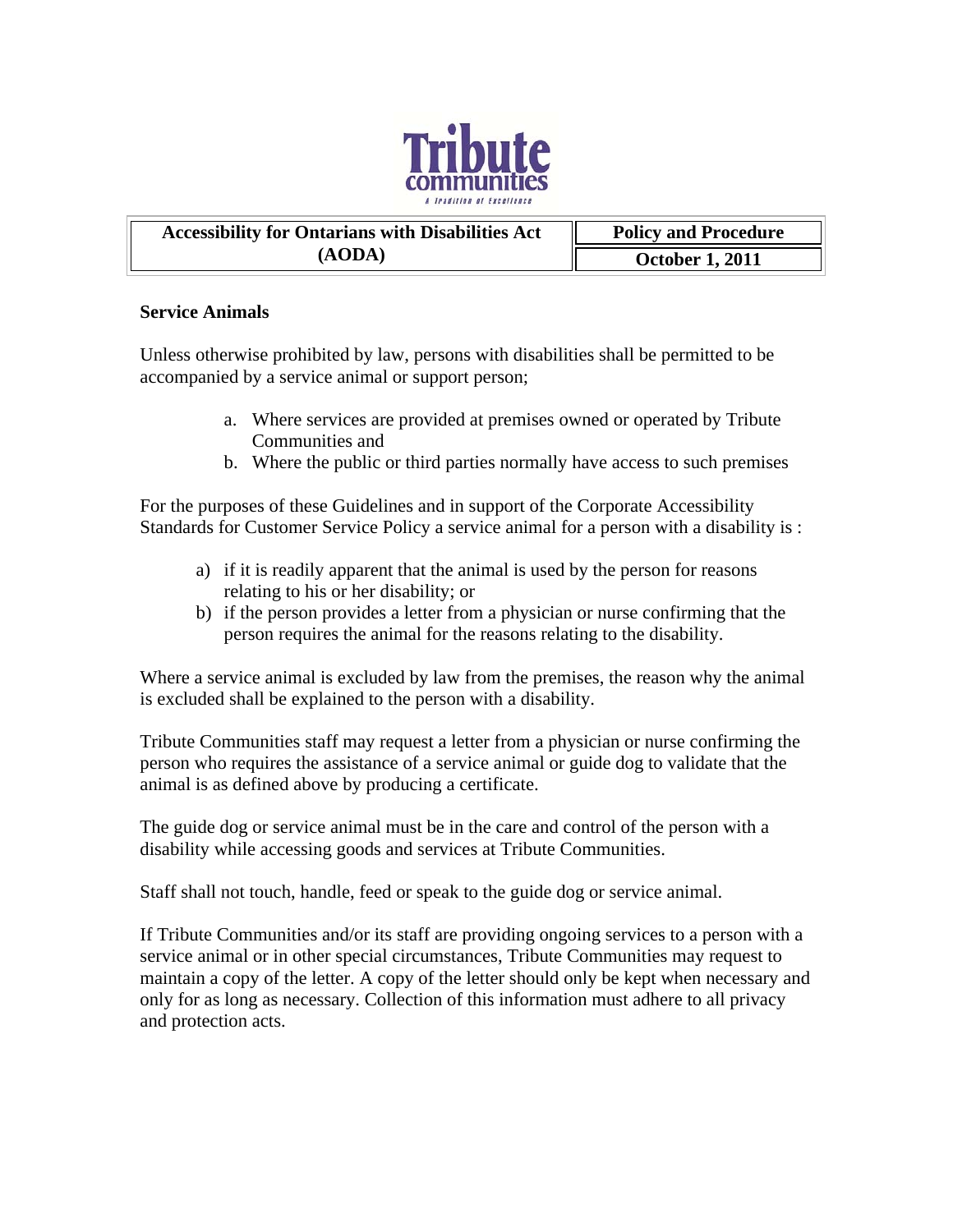

# **Accessibility for Ontarians with Disabilities Act Franch Policy and Procedure (AODA) October 1, 2011**

# **Support Persons**

Tribute Communities shall allow a person with a disability, who requires, to be accompanied by a support person into all Tribute Communities premises that are owned or operated as public facilities. Both persons shall be permitted to enter the premises together and the person with a disability shall have access to their support person.

Staff shall direct all communication to the person directly and not to the support person, unless instructed to do so by the person with the disability.

Any confidential information such as tax information, personal information etc. that is discussed in the presence of the support person shall be identified as such prior to the information being released and the person with the disability shall determine if the information can be released in the presence of the support person. In some incidences where the confidentiality is important because of the nature of the information being discussed, the support person may be required to sign a confidentiality agreement.

# **Assistive Devices**

Tribute Communications is committed to serving people with disabilities who use assistive devices. We shall endeavor to become familiar with the various assistive devices used by people with disabilities and shall be flexible in facilitating their use by people with disabilities to access our goods and services.

Tribute Communities permits persons with disabilities to use and keep with them their own personal assistive device to obtain, use or benefit from the goods and services offered by Tribute Communities.

A person with disability may use an assistive device such as, but not limited to, wheelchairs, walkers, white canes use by people that are blind or who have low vision, note taking devices, portable magnifiers, recording machines, assistive listening devices, personal oxygen tanks and devices for gasping.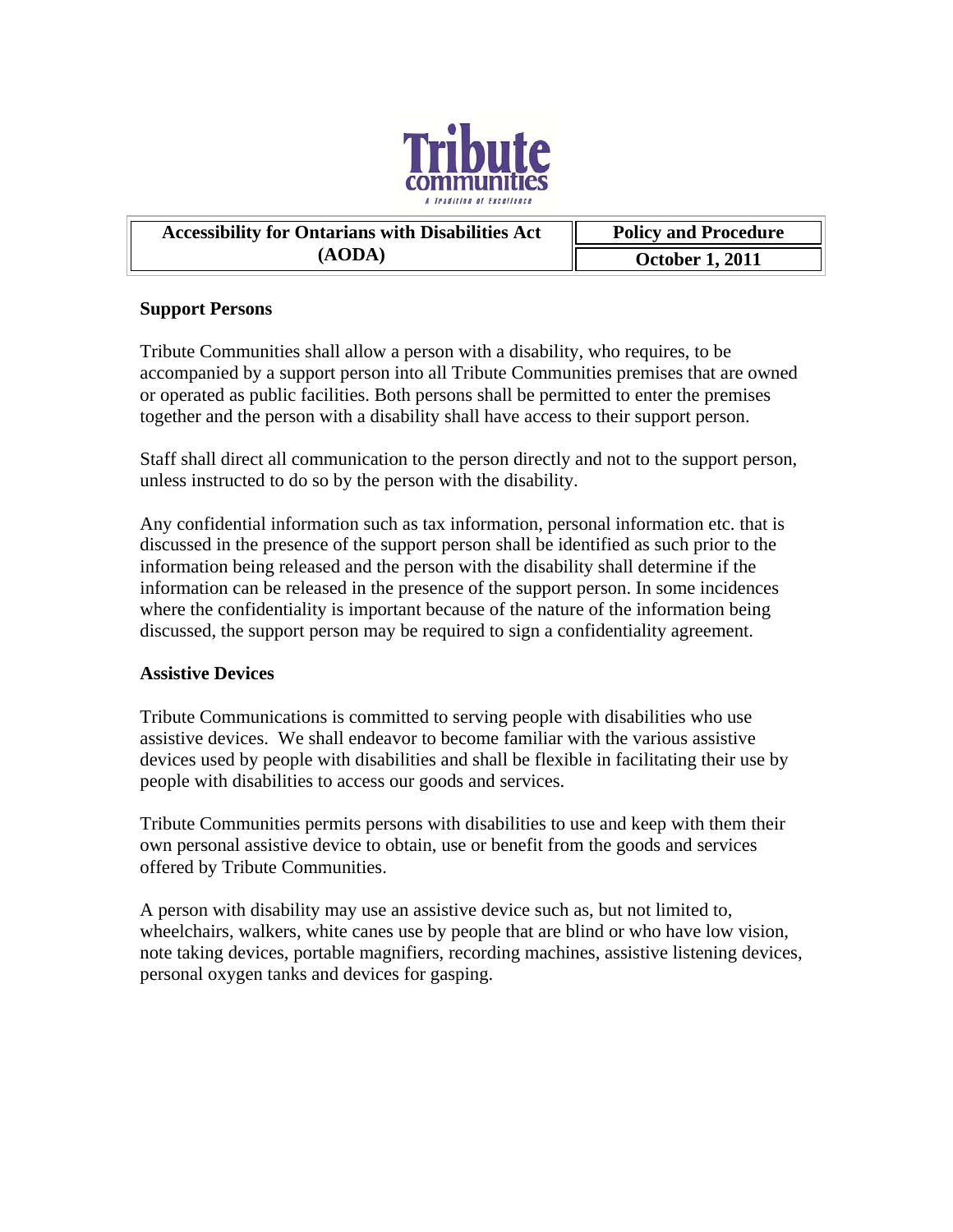

| <b>Accessibility for Ontarians with Disabilities Act</b> | <b>Policy and Procedure</b> |
|----------------------------------------------------------|-----------------------------|
| (AODA)                                                   | <b>October 1, 2011</b>      |

When interacting with a person with disability who may use one or more assistive device:

- Ensure the person is permitted to enter the premises with the device and to use the device to access goods and services.
- Do not lean or reach over an assistive device
- Remove potential barriers to the use of assistive devices where possible.

#### **Disruption in Service**

Tribute Communities shall post timely public notice of a current or anticipated disruption in any facilities or services we provide to enable people with disabilities to access our services. This notice shall include information about the reason for the disruption, its anticipated duration, description of alternative facilities or services, if available and contact information.

Notice may be given by posting information in a conspicuous place on the premises, on the company's website or any other such method as in reasonable in the circumstances.

#### **Training**

Tribute Communications shall ensure the following persons shall or have received training regarding the provision of its goods and services to persons with disabilities.

- a. All its employees, volunteers, agents, and others who could reasonably be expected to interact with the public or third parties on behalf of Tribute Communities.
- b. All those who are in the development, approval, monitoring or implementation of Tribute Communities customer service policies, practices and procedures about the provision of goods and services to the public and/or third parties.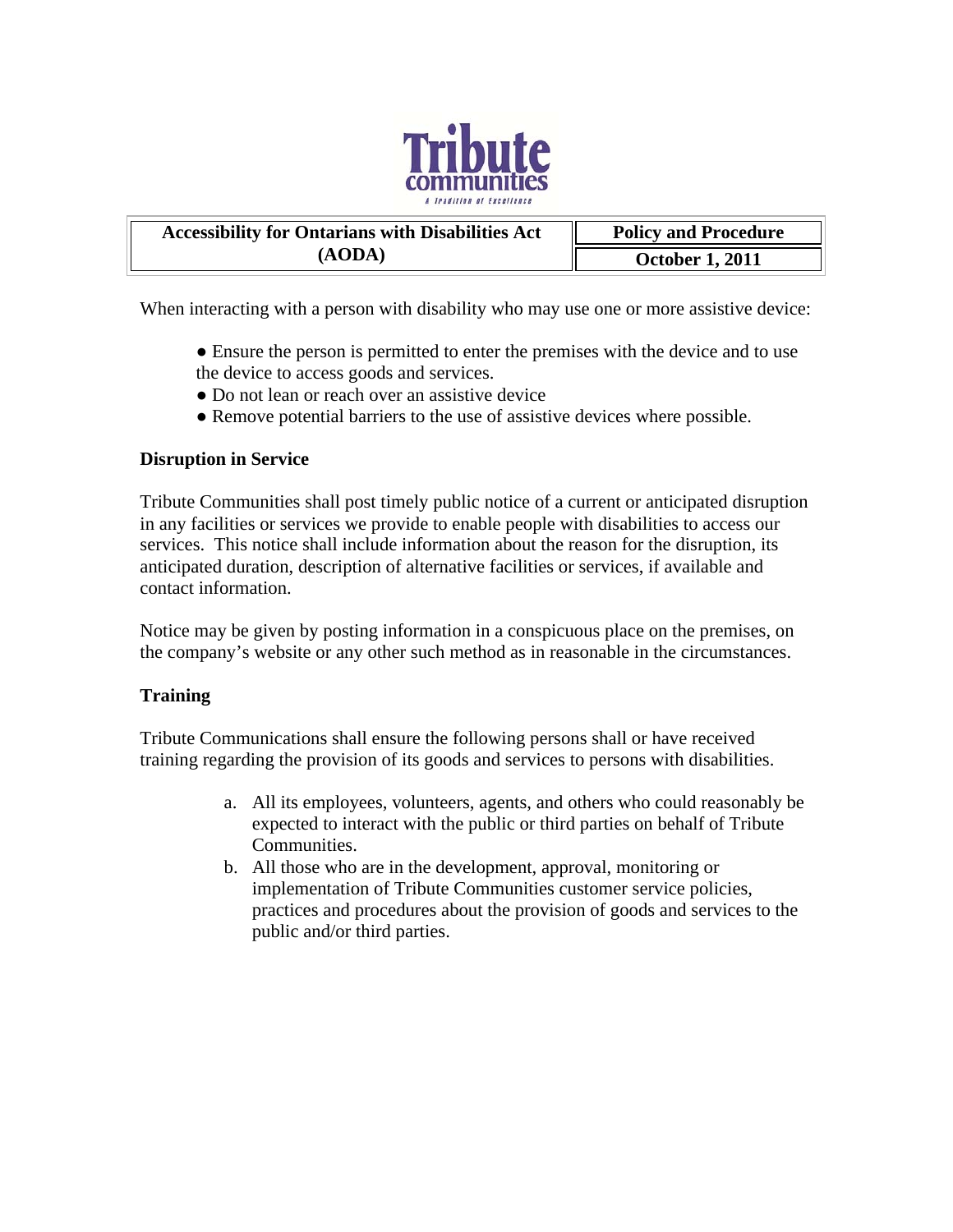

| <b>Accessibility for Ontarians with Disabilities Act</b> | <b>Policy and Procedure</b> |
|----------------------------------------------------------|-----------------------------|
| (AODA)                                                   | <b>October 1, 2011</b>      |

Training shall be provided to each person as soon as practicable and training records shall be maintained to ensure compliance with the legislation.

The training shall include , but is not limited to the following:

- a. A review of the purpose of the AODA and the requirements of its Customer Service Standard.
- b. How to interact and communicate with persons with various types of disability.
- c. How to interact with persons with disabilities who use an assistive device or require the assistance of a guide dog or other service animal or the assistance of a support person.
- d. How to use equipment or devices available on Tribute Communities' premises or otherwise provided by Tribute Communities that may help with the provision of goods or services to a person with a disability.
- e. What to do if a person with a particular type of disability is having difficulty accessing the provider's goods or services.

#### **Feedback Process**

Tribute Communities shall establish a process for receiving and responding to feedback from anyone about the manner in which it provides goods or services to persons with disabilities. Information about this process shall be made readily available to the public.

The feedback process shall permit persons to provide their feedback in person, by telephone, in writing, or by delivering an electronic text by e-mail or on diskette or otherwise.

The feedback process shall specify the actions to be taken by Tribute Communications in the event that a complaint is received. A response shall be provided by the person making the complaint within  $\_\_5\_\_$  working days.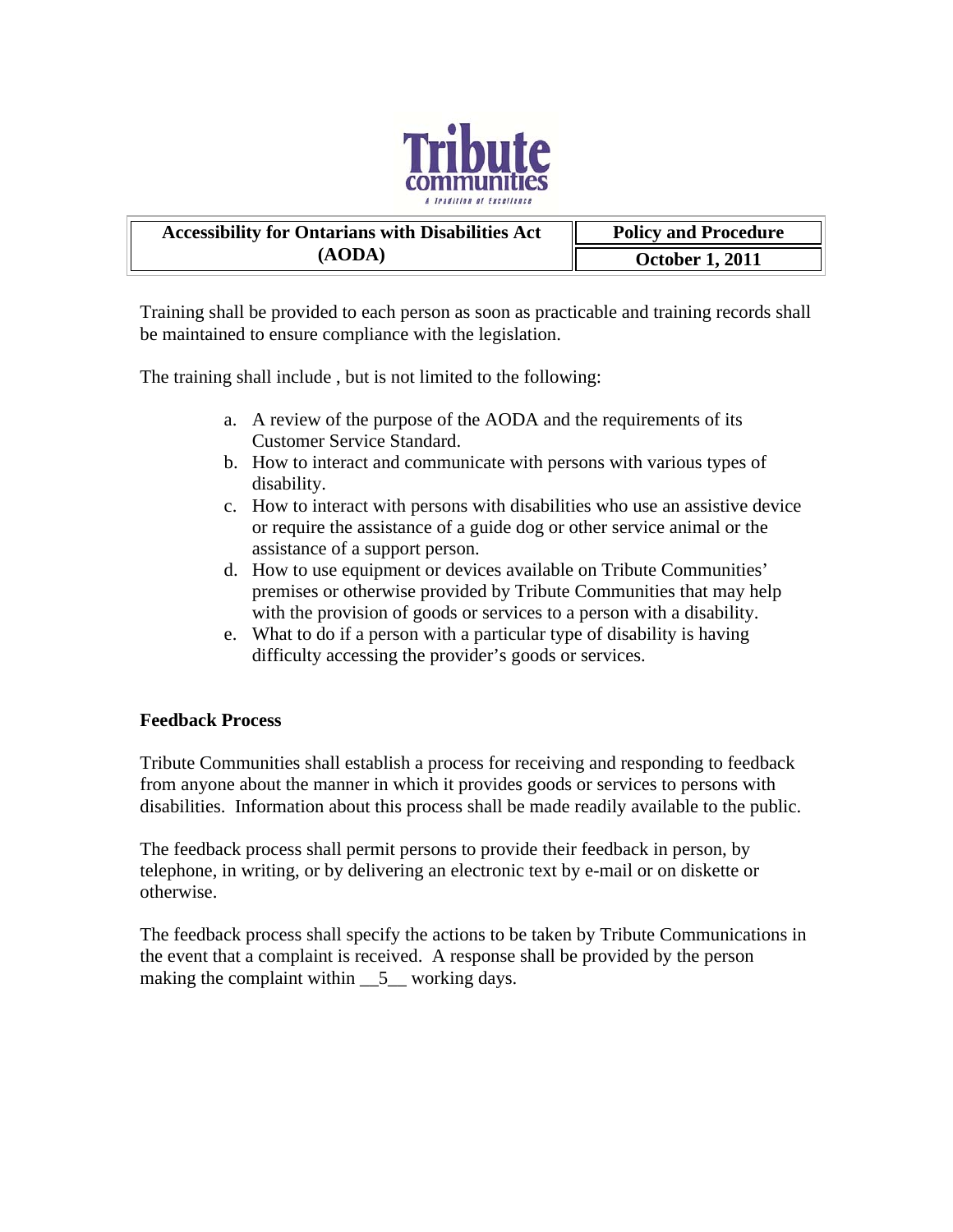

| <b>Accessibility for Ontarians with Disabilities Act</b> | <b>Policy and Procedure</b> |
|----------------------------------------------------------|-----------------------------|
| (AODA)                                                   | <b>October 1, 2011</b>      |

#### **Responsibilities**

Tribute Communications is responsible for reviewing this Policy annually and recommending amendments to ensure on-going compliance with regulated accessibility standards and legislated obligations. Tribute Communications shall provide advice and direction on the implementation of this Policy.

Supervisors and managers shall ensure that they and their employees are familiar with this Policy.

### **Monitoring and Contraventions**

Supervisors and managers shall monitor current practices to ensure compliance. Failure to comply with this Policy may result in disciplinary action, up to an including dismissal.

#### **Feedback**

Tribute communities shall establish a process for receiving and responding to feedback regarding the manner in which it provides goods or services to persons with disabilities and shall make information about the process readily available to the public.

The feedback process shall permit persons to provide feedback in person, by telephone, in writing, by email, online, on disk or by other method.

#### **Notice of Availability of and Format of Documents**

Tribute Communities shall provide notice that upon request it shall provide a copy of the following policies, procedures and practices required under Ontario Regulation 429/07 Accessibility Standards for Customer Service to any person.

• Tribute Communities' policies, procedures and practices on the provision of goods or services to persons with disabilities – including a policy on the use of personal assistive devices by persons with disabilities to access its goods and services.